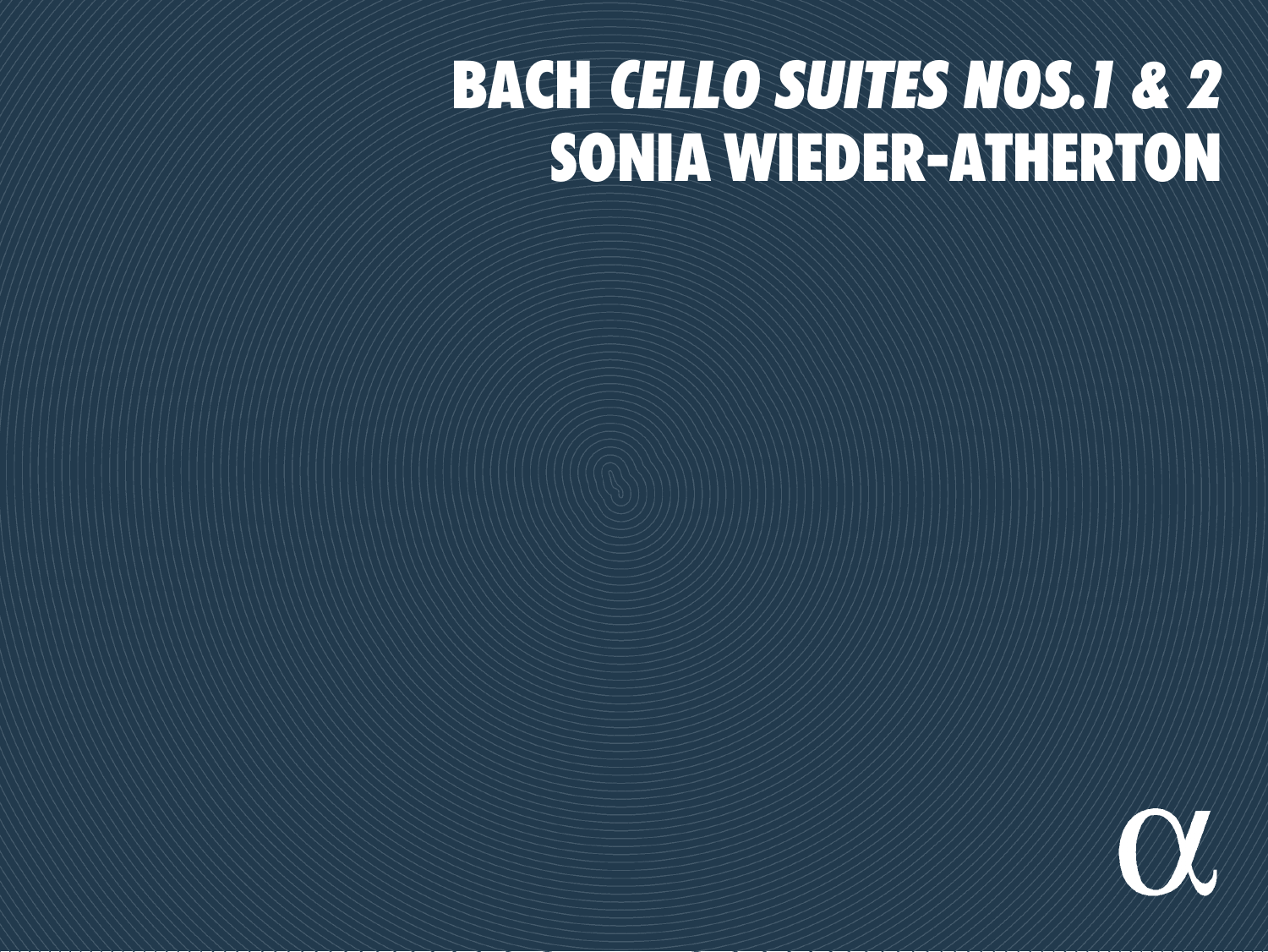## **BACH CELLO SUITES NOS.1 & 2 SONIA WIEDER-ATHERTON**

## **JOHANN SEBASTIAN BACH (1685-1750) CELLO SUITE NO.1 IN G MAJOR, BWV 1007**

**SIDE A** I. Prélude *3'34* II. Allemande *5'36* III. Courante *2'51*

**SIDE B** IV. Sarabande *4'28* V. Menuett I VI. Menuett II *3'54* VII. Gigue *2'08*

## **CELLO SUITE NO.2 IN D MINOR, BWV 1008**

- **SIDE C** I. Prélude *5'00* II. Allemande *4'39* III. Courante *2'22*
- **SIDE D** IV. Sarabande *7'14* V. Menuett I VI. Menuett II *3'45* VII. Gigue *3'00*

TOTAL TIME:47'47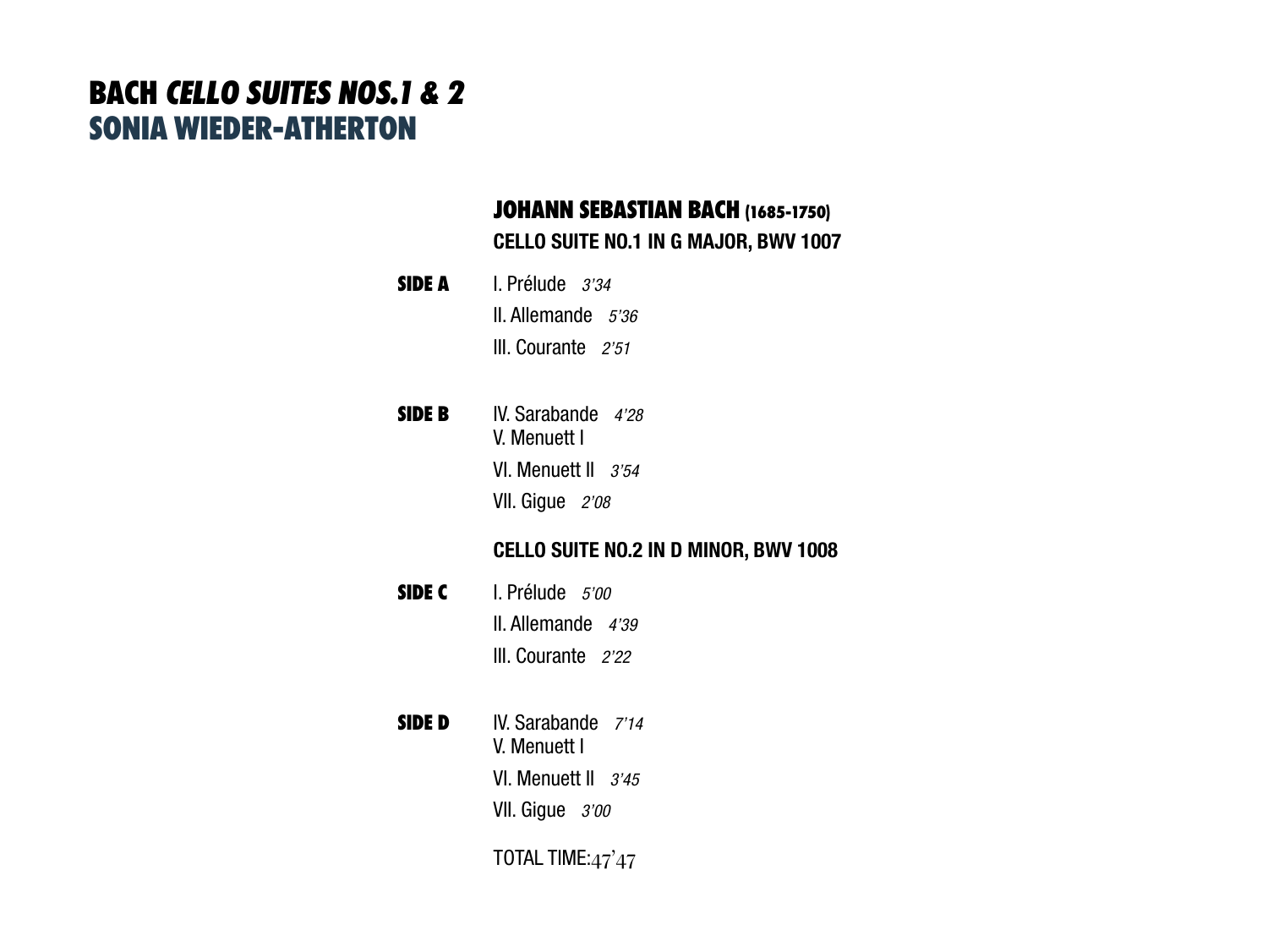Pour moi, jouer les suites de Bach, c'est toujours à un moment ou à un autre voir l'image des mains de Giacometti modelant la terre inlassablement jusqu'à ce qu'apparaisse un visage. Voir ses mains être en prise avec une matière. C'est ressentir que le chemin vers l'apparition des traits fait partie inhérente du visage. Être aux prises avec les suites de Bach est très proche de cela. Il s'agit de creuser la corde jusqu'à ce que naisse la phrase, ainsi que sa respiration juste. Une phrase en perpétuel devenir. Qui n'en finit pas de se faire et de se refaire.

Pour les enregistrer longtemps j'ai attendu.

Et puis voilà un jour, ou plutôt une nuit, j'ai commencé.

C'était à l'abbaye de Noirlac dans le réfectoire des moines. Quand la nuit recouvrait petit à petit les pierres blanches nous arrivions. Et quand tout était silencieux nous commencions.

Ce sont les deux premières suites. Puis viendront les autres.

Et il y a eu la rencontre avec Sarah Moon. Quand mon désir d'enregistrer les suites de Bach est né j'ai rêvé de ses images. Parce que quand je les regarde, j'imagine la création du monde, la séparation entre les eaux, l'apparition de la terre, avant que l'histoire ne commence.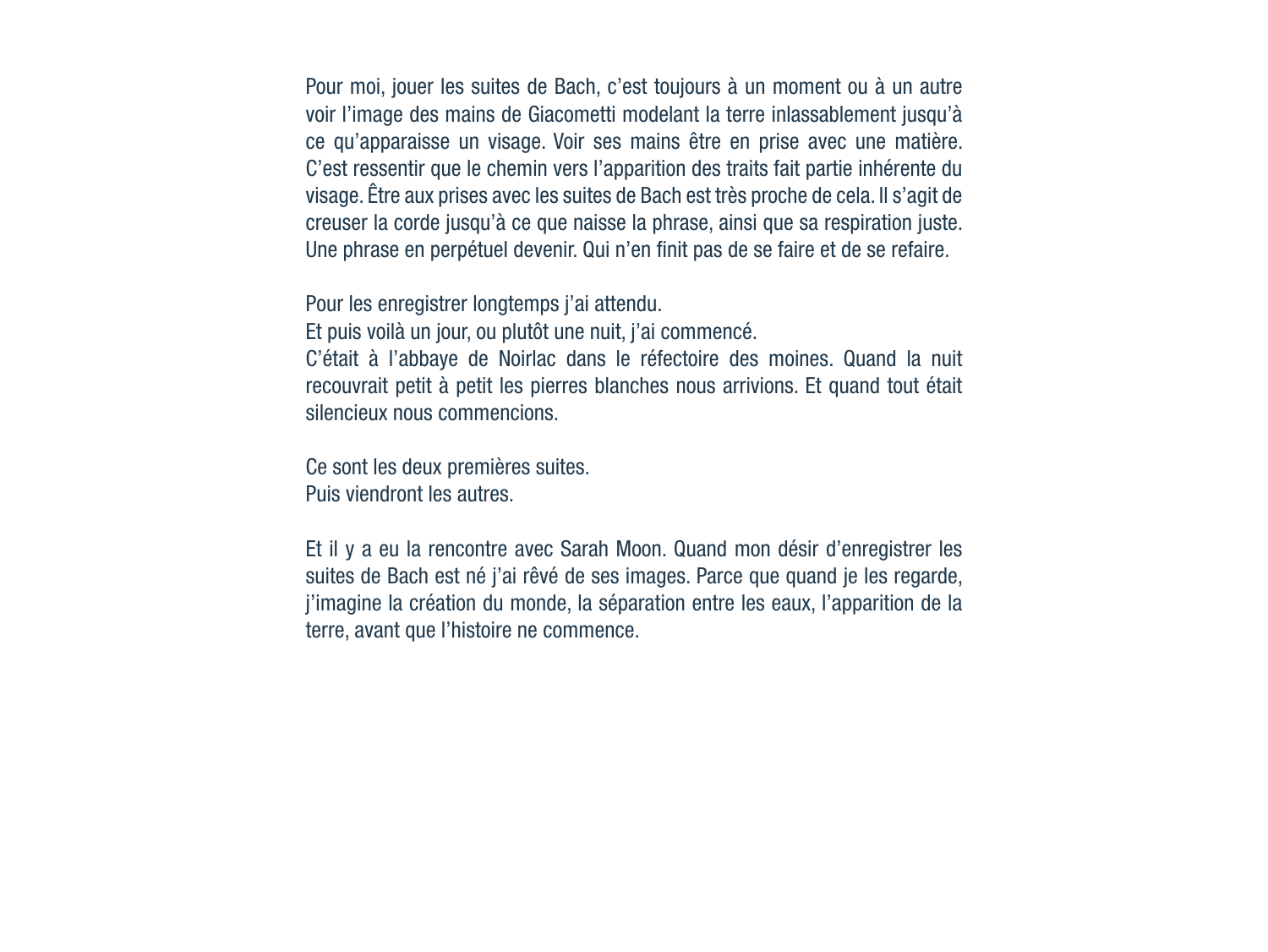For me, whenever I play the Bach suites, all of a sudden I find myself visualising Giacometti's hands incessantly moulding the earthen clay until a face appears – his hands engaging with the physical material.

And so one becomes aware that the way by which facial features materialize forms an inherent part of the face itself. Getting to grips with the Bach suites is very closely related to that sense. You have to dig deeply into the string to give birth to the phrase, to make sure it breathes correctly: a phrase that is perpetually becoming, endlessly making and remaking itself.

I waited a long time before recording these suites.

Then one day, or rather one night, I began.

It was at Noirlac Abbey, in the monastic refectory. We arrived as the white stone of the building was being gradually shrouded in darkness. And when everything was quiet, we began.

These are the first two suites. The others will follow.

Then there was my meeting with Sarah Moon. When I first felt my longing to record the Bach suites, I dreamt constantly of her images; because whenever I look at them I think of the creation of the world, the separation of the waters, the earth appearing, all before the beginning of history.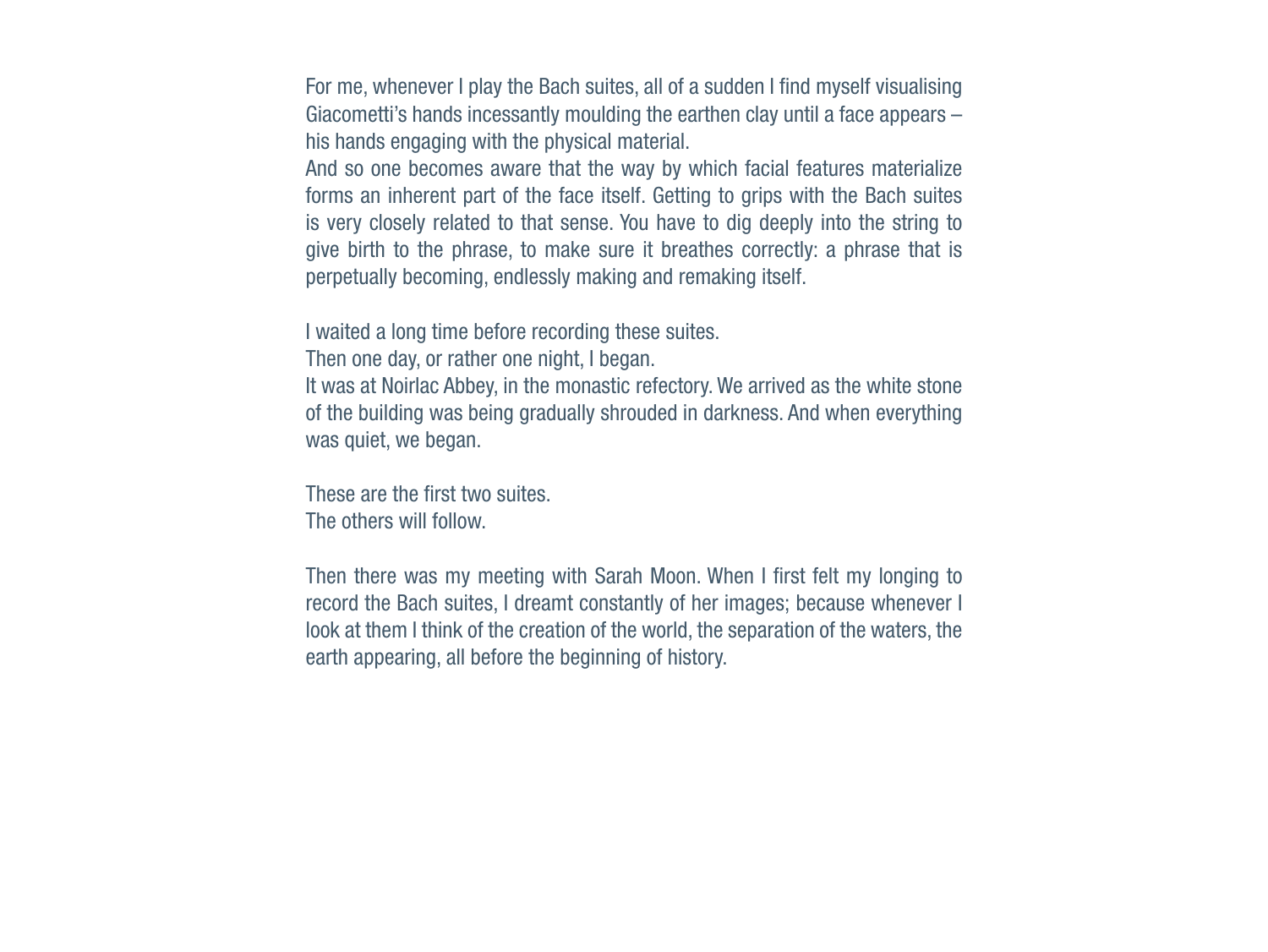Wenn ich Bachs Suiten spiele, habe ich immer irgendwann die Hände Giacomettis vor Augen, wie sie unablässig den Ton modellieren, bis ein Gesicht auftaucht. Seine Hände, wie sie sich auf einen Stoff einlassen.

Es heißt spüren, dass der Weg bis zum Offenbarwerden seiner Züge dem Gesicht selbst eingeschrieben ist. Mit Bachs Suiten zu ringen, kommt dem sehr nahe. Es geht darum, der Saite auf den Grund zu gehe , bis ihr die Phrase entspringt, wie auch ihre angemessene Atmung . Eine in ewigem Werden begriffene Phrase. Die unaufhörlich entsteht und sich neu bildet.

Mit der Einspielung habe ich lange gewartet.

Und dann, eines Tages, oder vielmehr in einer Nacht, habe ich angefangen. Das war in der Abtei Noirlac, im Refektorium der Mönche. Als die Dunkelkheit nach und nach die weißen Steine bedeckte, kamen wir an. Und als alles still war, begannen wir.

Das sind die ersten beiden Suiten. Die anderen werden folgen.

Und es gab die Begegnung mit Sarah Moon. Als mein Wunsch entstand, Bachs Suiten aufzunehmen, habe ich von ihren Bildern geträumt. Denn wenn ich sie betrachte, stelle ich mir die Erschaffung der Welt vor, die Trennung der Wasser, das Auftauchen der Erde, bevor die Geschichte beginnt.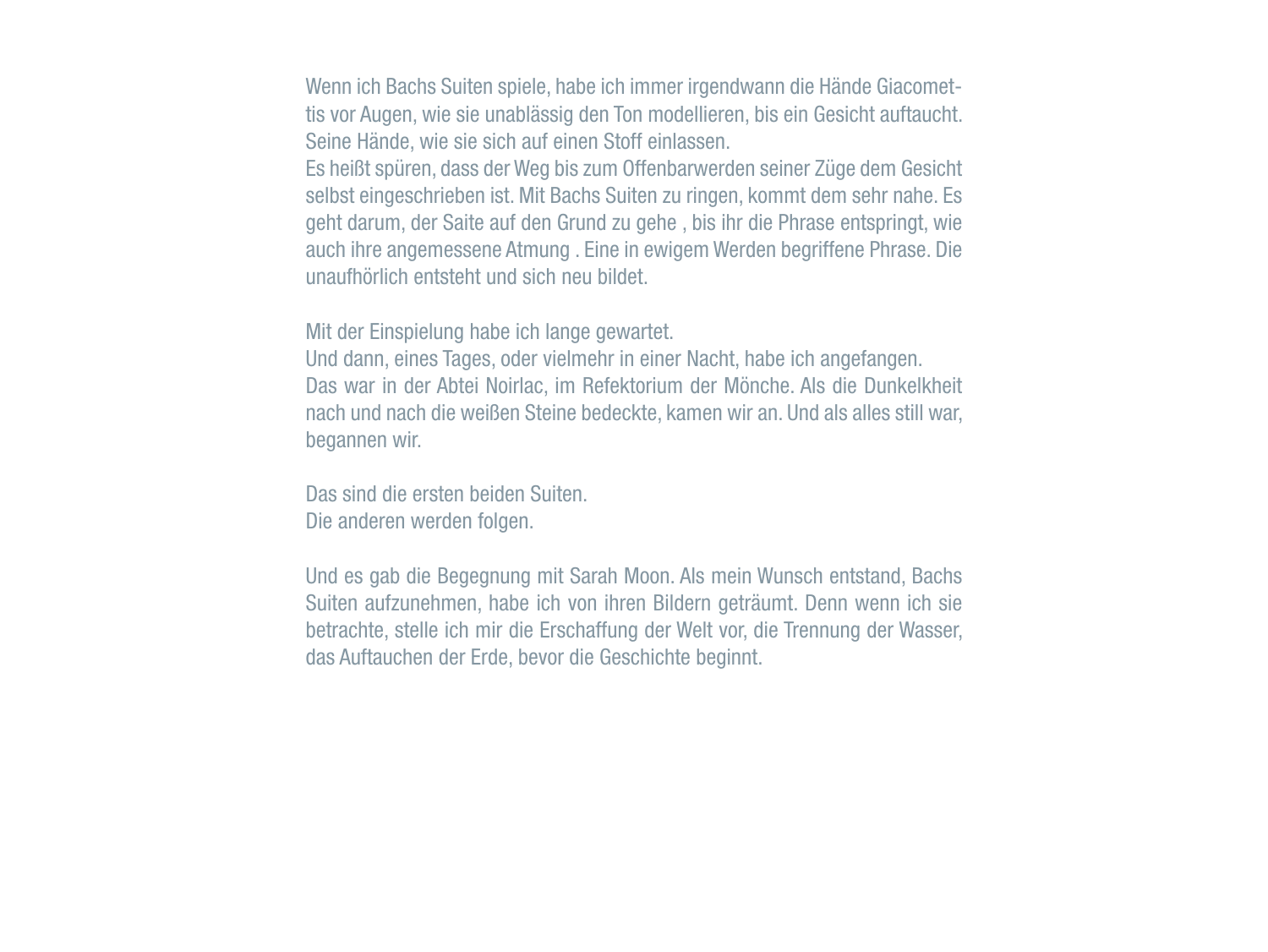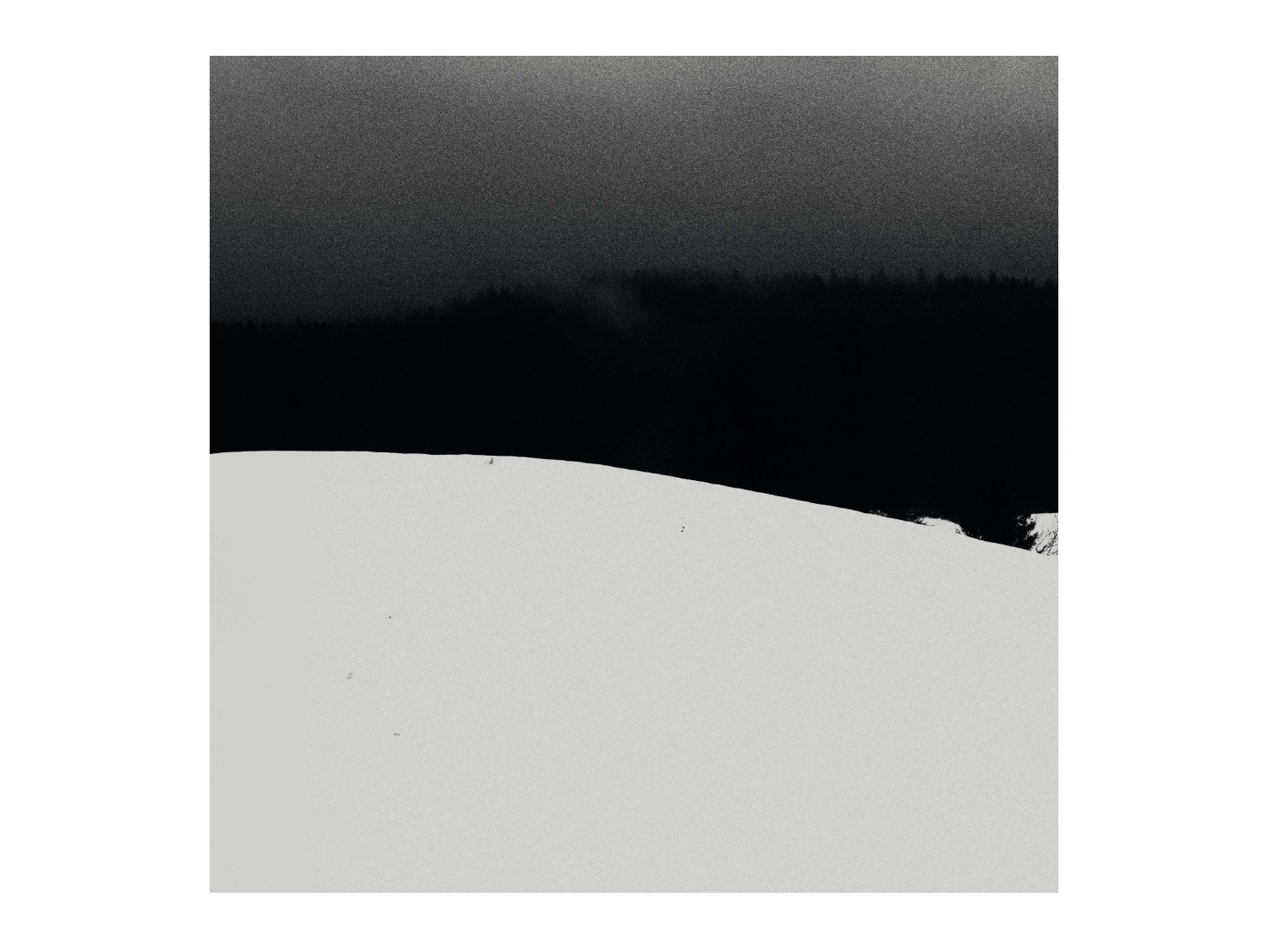*SPECIAL THANKS TO :*

PIERRE-ANTOINE SIGNORET, FRANÇOISE RIVALLAND, PAUL FOURNIER, XAVIER ARIAS, PATRICIA MOYERSOEN, RENAUD BOUCHARD-GONZALEZ, JEAN-MARC MARGOT, INSA CENTRE VAL DE LOIRE

Recorded in october 2018 at Abbaye de Noirlac – Réfectoire des moines

PIERRE-ANTOINE SIGNORET sound engineer, mixing & mastering CYPRIEN MATHEUX editing

FRANÇOISE RIVALLAND artistic collaboration

SARAH MOON © photos

JOHN THORNLEY ENGLISH TRANSLATION SUSANNE LOWIEN german translation VALÉRIE LAGARDE design artwork

ALPHA CLASSICS DIDIER MARTIN director LOUISE BUREL production AMÉLIE BOCCON-GIBOD editorial coordinator

ALPHA 599 @ SONIA WIEDER-ATHERTON 2020 © ALPHA CLASSICS / OUTHERE MUSIC FRANCE 2020 **Delayedde**